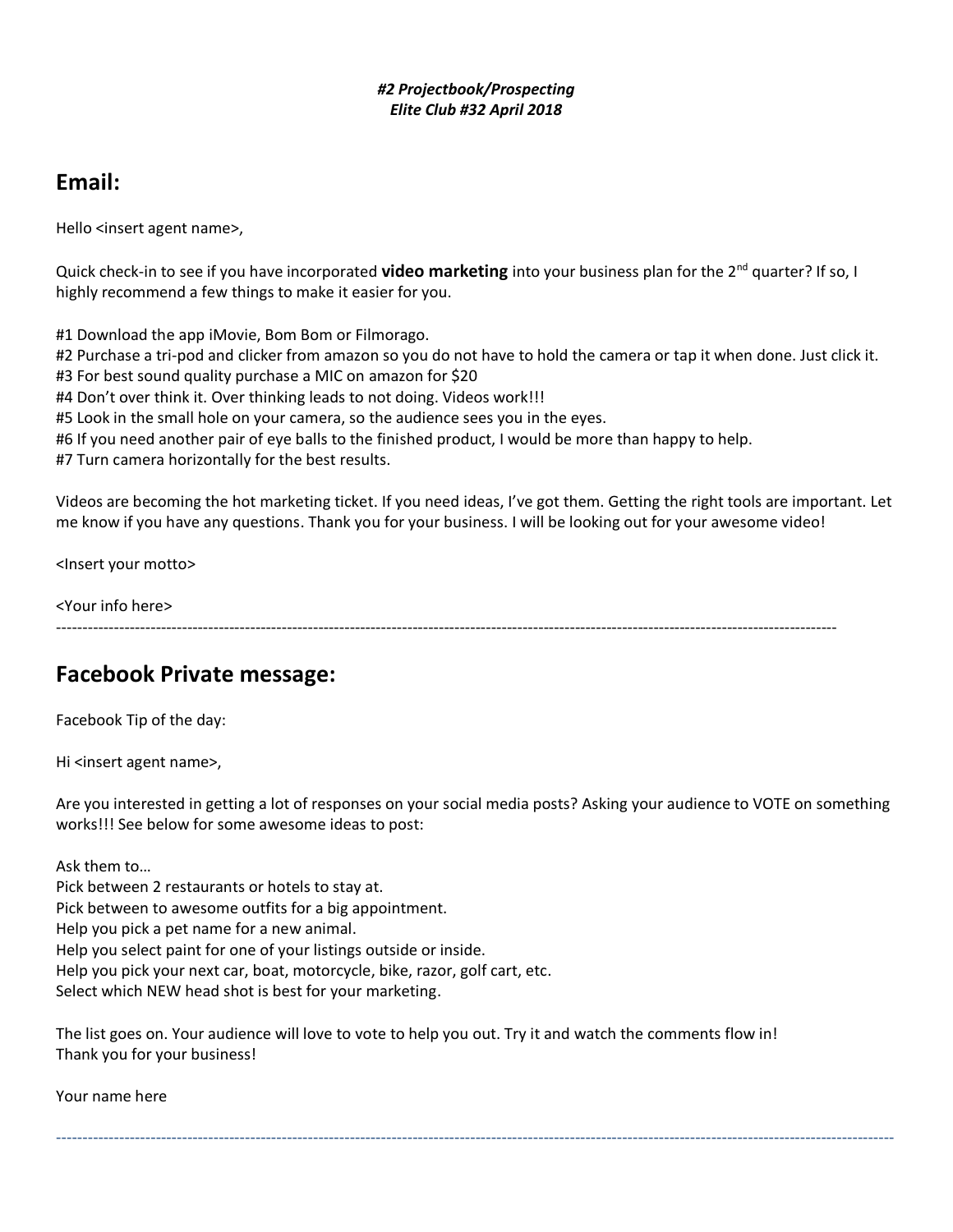# **Phone calls:**

You: Hi agent name, this is \_\_\_\_\_\_\_\_\_\_ with \_\_\_\_\_\_ title company how are you today?

**Realtor:** Great.

**YOU:** Awesome, did I catch you with a minute?

**Realtor:** Yes.

**YOU:** Great, I'll take it. Hey I have a quick question for you….Are you reading any good books lately? I have a lot of agents asking for a great book referral to help in their business. I am putting together a list of great books to share with the realtors in my database!

**Realtor:** Yes I like "The One Thing" by Gary Keller.

**YOU:** I love that book too! I will add it to my list! Have you read \_\_\_\_\_\_\_\_,\_\_\_\_\_\_\_\_\_\_, (Insert what you want or…. "You are a BADASS" by Jen Sincero, "Be obsessed or Be average" by Grant Cardone, "Shift Happens" by Robert Holden.

**Realtor:** No, are they good?

**YOU:** Yes, they are great. I would be happy to email you a few book referrals that I highly recommend! Then we can circle back and talk about them, does that sound good to you?

**Realtor:** OK

**YOU:** Thank you, before we go, how is your listing inventory? Can I start on any title work for you or do you need micro farm tips??

----------------------------------------------------------------------------------------------------------------------------------------------------------------

**KIM:**

#### **K**EEP **I**N **M**IND: **BUYER Leads**

You have a choice:

- 1. Handwritten card
- 2. Type up letter on fun stationary
- 3. Send out a Felt card (See ITSconnectnow)
- 4. Send a video via text or Facebook PM.

#### **Card or letter:**

Hi Agent name,

Are you looking for buyers? Got too many buyers? And need help? Either way I have a solution for you. More than just a title rep giving excellent service, I am always thinking of new and better ways to help you grow.

Call me today! <Your info here>

**Video:**

Talk about **BUYER LEADS** for 30-60 seconds.

----------------------------------------------------------------------------------------